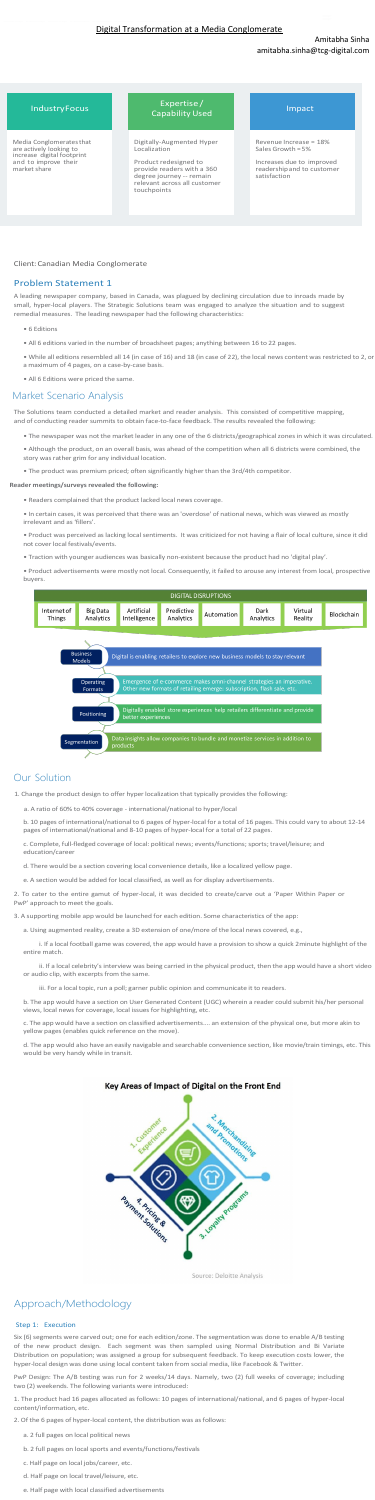f. Half page with local convenience-like movie/train/bus timings

The A/B samples of products were distributed to selected populations across all 6 editions/zones. These were hand-delivered to the selected population. Feedback was recorded via a 1 to 5 ranking, where:

- $1 = very poor$
- $\bullet$  2 = poor
- 3 = satisfactory
- $4 = good$
- $5 =$  very good

3. A supporting mobile app was developed. However, it had limited release, and it was given only to the exclusive user base for testing and feedback.

WhatsApp groups were created to collect feedback on a day-to-day basis. The feedback was taken on the following categories:

- Coverage/representation of local news/events
- Utility and relevance of the local convenience information
- Quality/depth of the local elements for education/career, travel/leisure, etc.
- The app experience
- Overall satisfaction

## Step 2: Post Survey Analysis

The survey data was collated and analyzed, and the following conclusions were ascertained:

1. The average satisfaction score improved gradually from 3 ('satisfactory') to 4.5 (which is between 'good' and

'very good') 2. Findings were very prominent in the following areas:

- a. Coverage on local political news was critically revered.
- b. Best traction was received from coverage of local sports and from events/functions/festivals.
- c. Half page coverage on local jobs/career, etc. also generated good reviews.

d. Half page on local travel/leisure etc. didn't generate too much traction because people were aware of local options, and they preferred to have information of travel afar.

e. Half page with local classified advertisements generated great interest.

f. Half page with local convenience, like movie/train/bus timings, was also appreciated greatly.

3. The survey results established well the following criteria:

a. Local political, as well as local sports/events/festivals/functions, were critically acclaimed.

b. Local convenience information and local classifieds generated both good traction, and a lot of interest among the local businessmen for avenues on advertisement.

4. Highly appreciated was the augmented-reality-based 3D rendering of local news... by showcasing 'behind the scenes', or 'excerpts from interviews', or 'quick highlights of local sports/events.

5. Enthusiastic requests for round-the-day, updates/push notifications on the app for: local news updates; alerts on events/function dates/time; and an ability to search quickly the local convenience information, and to bookmark the same, etc.

6. The User- Generated Content section of the app was bifurcated in order to enable the following:

a. Have a section wherein a reader/user could submit his/her own content/writings/photographs.

b. Provide a section wherein a reader/user could capture local events/happenings videos, and post it for subsequent coverage.

7. The Citizen Journalism (section 6b) created zeal amongst users; to be able to freelance journalists, and everyday interesting and important revelations surfaced.

8. Good participation resulted from the section of the app wherein a local agenda was floated for public opinion, and where the reader/user could provide Yes/No/NA response.

9. Results of the poll, wherein substantial participation was obtained, was printed the next day on the local opinions section. The editorial desk's analysis of the underlying rationale for the majority opinion was carved out in a particular fashion.

10. The app usability was found to be short of user-expectations. Thus, a detailed exercise was undertaken to improve the user experience.

#### Step 3: Rollout Strategy

The aforementioned strategy around PwP redesign, and the supporting mobile app were carried out stepwise:

a. During the initial launch, the newspaper was comprised of 16 pages....10 of international/national, and 6 of hyper-local content/information, etc. in Paper within Paper format.

b. Distribution of the 6 pages of hyper-local content was as follows: (i) 2 full pages on local political news; (ii) 2 full pages on local sports and events/functions/festivals; (iii) 1 full page with local classified advertisements; (iv) Half page on local jobs/career etc.; and (v) Half page with local conveniences, like movie/train/bus timings.

c. A supporting mobile app was also rolled out with the following features:

 i. Augmented, reality-based 3D rendering of local news; done by showcasing 'behind the scenes' or 'excerpts from interviews', or 'quick highlights of local sports/events'

 ii. Round-the-day updates/push notifications on the app for: local news updates; alerts on events/function dates/times; ability to search quickly the local convenience information and bookmark the same, etc.

 iii. There was a section for User-Generated Content wherein a reader/user could submit his/her own content/writings/photographs.

 iv. The Citizen Journalism section enabled a reader/user to capture local events/happenings videos and post for subsequent coverage.

v. Public opinion section of the app had a local agenda floated for public opinion, and the reader/user could

respond with Yes/No/NA.

d. The rollout, with adequate marketing drives, was closely monitored for 1 month

### Step 4: Rollout Strategy: Market Assessment Two (2) Months After Rollout

- On average, circulation sales rose by 15% in each of the 6 zones.
- Considerable dent was caused to the local competitors.

• The supporting mobile app created a lot of traction amongst the new age readers; thereby charting digital transformation steps for the newspaper.

• Local classified ads from local businessmen boosted advertisement revenue.

• Print + Digital options for advertisement were also floated. An advertiser could pay a 10-15% premium and could advertise on the mobile app ... in addition to the physical print.

• At the current run-rate, the breakeven point will be achieved in 9 months; well ahead of the 15month projection.

#### Step 5: Key Takeaways

The problem statement imposed was purely a business one. It could not be resolved with a technical improvement/implementation. The need was a strategic one, which involved proper and adequate market research, and a deep understanding of the current market .... as well as the intended market. Also required was a clear understanding of the SWOT/TOWS of the product, and chartering a clear way forward; using strategic tools like McKinsey matrix/GE matrix.

The Strategic Consulting team undertook the detailed market, competition, and reader analysis to arrive at the possible solutions. This was followed-through with adequate creation of prototypes, and with subsequent iterations of A/B Testing. Post a month-long A/B testing of the different variants of the product in carefully chosen market segments, the final recommendations were made.

The final recommendations were implemented jointly with the respective media houses; thereby a shared risk. Since the design of the PwP, as well as the development of the supporting app lay beyond the core competency of the media house, a larger, cross-functional team was formed. Closed user-testing/review was done jointly, and early feelers/feedback were quickly incorporated and rolled out for subsequent review. The implementation was monitored closely for two (2) months post rollout. Very heartening was to see a steady growth in the circulation numbers.

The overall project involved multiple facts of strategy, with clear-cut outcomes warranting the stabilization, as well as the consolidation, of a regional newspaper. The ability to undertake due diligence, and to provide guidance on PwP design and development of a supporting mobile app, was also a significant value-add. The entire journey had been an agile and fleet footed one. Launch was quick, and the competition was pretty much kept in the dark.

Having achieved considerable success in garnering a boost to circulation sales, the Strategic Consulting team was engaged to undertake a similar activity/project ref: market need/demand for a tabloid evening daily. The process is underway, and the results are expected in few months.

## Problem Statement 2

A leading newspaper company, based in Canada, was facing the challenge of a constant decline in single copy sales. The Strategic Solutions team was invited to undertake due diligence and to suggest remedial measures. The newspaper's characteristics were as follows:

- 4 Editions
- Entertainment Supplement every Friday for each edition
- Culture and Arts Supplement every Friday for each edition
- The 4 Editions were printed in central presses and were all similar except for a local page
- The 4 Editions were priced the same

# Market Scenario Analysis

The Strategic Solutions team undertook a detailed market and reader analysis. This consisted of competitive mapping and of conducting reader summits for face-to-face feedback. Market survey results revealed the following:

• Of the 10 odd districts/geographical zones covered by the newspaper's circulation, the paper was the market leader in only about 2 such districts; was second runner-up in 4; and was a distant 3rd in the remaining 4.

• Overall, the product was ahead of the competition when all 10 odd districts are combined. But, individual location-wise, the story was rather grim.

• Underway, was a strong movement to create a grand alliance of the various competitors, and thereby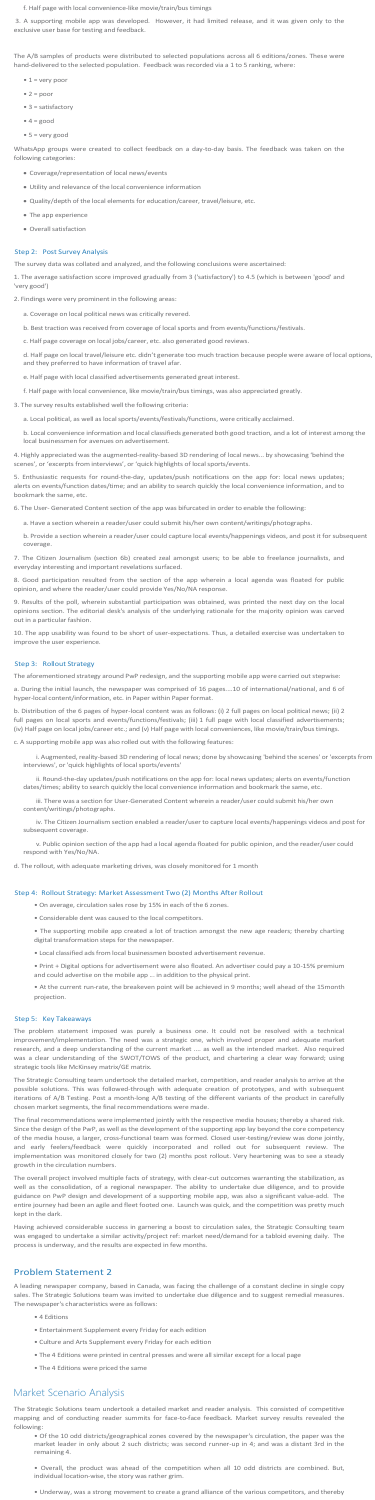challenge the reigning market leader.

- The product was premium priced; often significantly higher than the 3rd/4th competitor.
- Too often the product "missed out" because it was not the first to hit the newsstands.

#### **Reader meetings/surveys revealed the following:**

- Senior and above-middle-aged people were willing to pay the premium price because they enjoyed the quality of the editorial.
- They were even willing to accept slight delays for their favorite newspaper.
- The matured audience had a great liking for archival content; especially literature.
- But, the younger generation didn't care much; thus they were not so loyal.
- They wouldn't pay the premium unless there were exclusives, like an Entertainment supplement.
- They also didn't have the luxury of time on their side (to allow for delays in hitting the newsstands).
- Lack of visibility in many store fronts
- Competition often had coupons/poly bag offers; thus a preferred choice on a case-to-case basis.

## Our Solution

# Audience Demographics and Psychographics Analysis

The audience demographics and psychographics were analyzed on 2 aspects: the captive customer base, and the target/capturable base. The following points evolved:

### **Captive Customer Base:**

- 1. Average age reflected a more mature audience base; age range between 35 to 65.
- 2. The male to female ratio was approximately 60:40.
- 3. The captive customer base was more urban; lived in and around large cities.

4. The audience, because of its matured taste, valued the editorial content and the analysis represented in the story base.

#### **Target Customer/Capturable Base:**

1. The younger, and not the middle age groups, were prospects; typically in the age group range 18 to 40.

2. The ratio between male to female would be lesser varied; in the range between 53:47.

3. The points of interest for these audience bases were more contemporary news, and a wider coverage of international and national. There was also keen interest in local news and events, as well as information around the same.

4. There was high interest in information regarding: travel/leisure, education/career, beauty/home making, etc.

## Actionable Insights

1. Change the product design to cater to a younger audience base; typically aimed at the following:

- a. Have a wider coverage of international, as well as national news
- b. Only news which warranted a detailed analysis/opinion would have it; rest would have coverage only
- c. Introduce supplements on: travel/leisure; education/career; and on beauty/home
- 2. The printing of the paper would be decentralized in order to be first-to-market and ahead of competitors.

- $1 = very poor$
- $\bullet$  2 = poor
- 3 = satisfactory
- $\bullet$  4 = good
- 5= very good

3. Options, in optimizing the printing and distribution cost, would be evaluated so that additional supplements do not increase the masthead price.

#### The characteristics of a digital supply network



**Outcome:** Rapid, no-latency<br>responses to changing<br>network conditions and unforeseen situations

(₹

**Outcome:** Network-wide<br>insights from centralized,<br>standardized, synchronized

making for spot solutions

human-machine decision

## Implications

∉



data

As companies leverage their full supply netw<br>traditional barriers of time and space shrink

# Approach/Methodology

## Step 1: Execution

At the outset, 3 segments were carved out:

- Segment 1: where the product was already the market leader
- Segment 2: where the product was 2nd in line
- Segment 3: where the product was a distant 3rd or lower
- Each segment was then broken down into 2 categories of readers:
	- Category A: The senior/matured reader base

**Financial Benefits** 

**Outcome:** Improved<br>visibility into critical<br>aspects of the supply making for the network as a whole network

• Category B: The younger reader base

The segmentation and the categorization were done so that the new product design could be A/B tested across all the variants, and that the following objectives could be met:

- The matured audience base does not find the new product design repulsive
- The younger audience base finds the new design appealing

Each segment was then sampled using Normal Distribution and Bi Variate Distribution on populations; assigned a group for subsequent feedback.

## Step 2: Product Design

To help lower the cost of execution, the product re-design was done using old archival, but relevant content. The group's 100-year-old history of archives had content which could be used during this A/B testing. Namely, older content around travel/leisure, education/career, and beauty/home making were available for reuse. A few of such content was chosen for reuse.

The A/B testing was run for 2 weeks; covering 14 days. This translates to 2 full weeks of coverage; including 2 weekends. The following variants were introduced:

- 1. Monday, with a supplement on education/career
- 2. Wednesday, with a supplement on travel/leisure
- 3. Friday, with a home care/life style supplement
- 4. Saturday, with a list of local events/functions with entry options
- 5. Sunday, with a generous dollop of literature/book reviews

6. The home page was redesigned to cater to more horizontal coverage of news across international/national.... on a regular basis, to cater to the younger audiences

7. The in-depth coverage was all pushed to inner pages to cater to matured audiences

The A/B samples of products were distributed to select populations across all 3 segments, and to each segment with 2 categories. These were hand-delivered to the selected population, and feedback was taken on a scale from 1 to 5, with the gradation being as follows:

The feedback was taken on the following categories:

- Coverage/representation of news
- Horizontal/depth coverage
- Quality of content
- Quality/depth of the supplements, like education/career, travel/leisure, etc.
- Time of delivery
- Overall satisfaction

## Shift from traditional supply chain to digital supply networks





rce: Deloitte analysis.